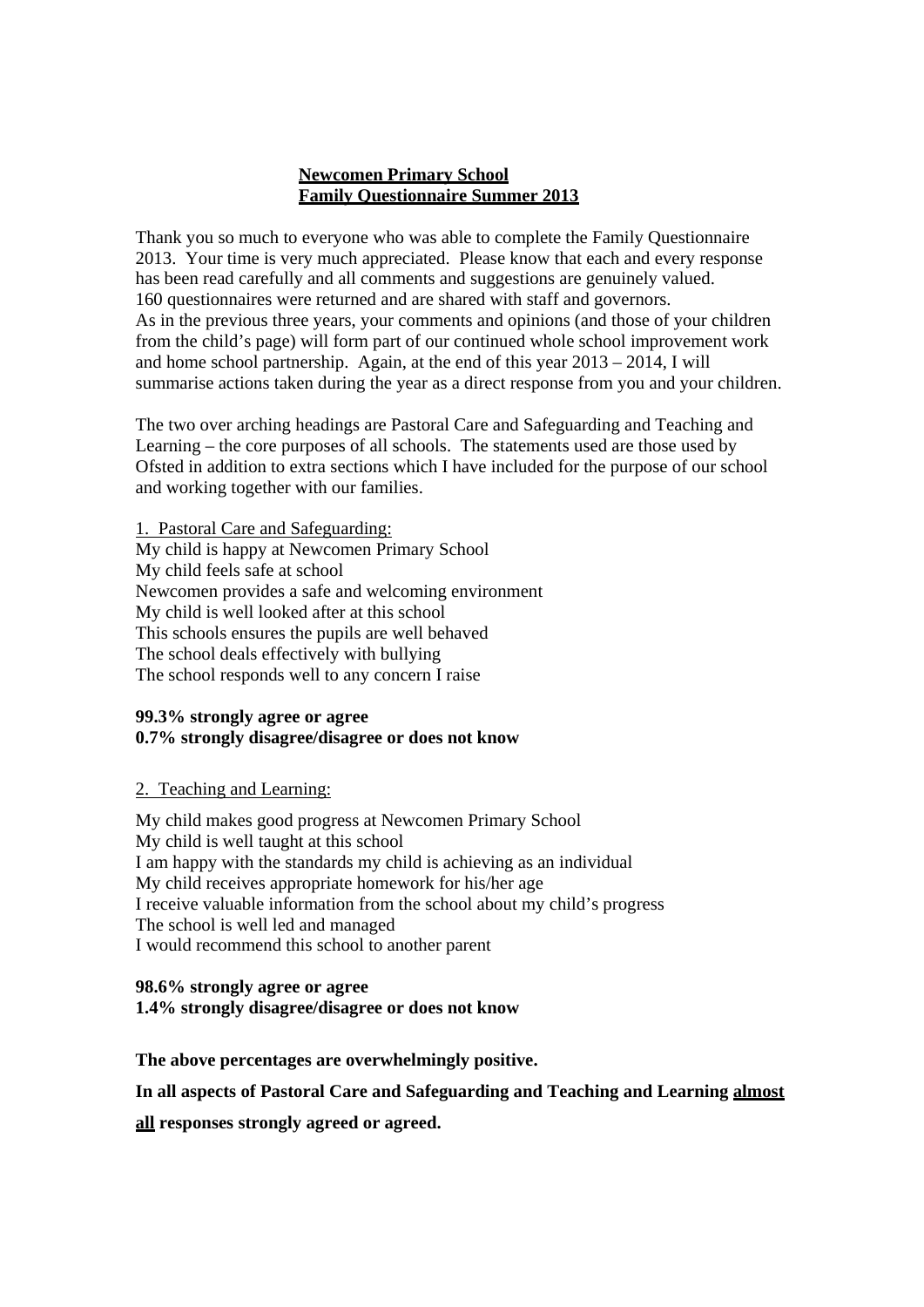# **Summary of Child's View 2013**

# **What is the best thing about Newcomen Primary School?**

**(Exact wording of children used throughout.)** 

'Safety and the safe environment Library – I have enjoyed every minute of it Our school family wall with our pictures Breakfast club All the after school clubs Newcomen's Got Talent Assemblies ICT Suite Art room Our  $60<sup>th</sup>$  birthday The teachers – they help us no matter what LEARNING The lessons Our school responsibilities Our parties Booster classes All the staff Coming to Newcomen Primary School this year We are always safe and the education is phenomenal I think the school is the best school in the world. Our reputation The teachers' support Working with brilliant teachers – you can talk to them about anything **Trips** Going to Ryedale Museum Going to High Force Transporter Bridge testing We have the biggest field in the area DT challenge day You encourage us! Everything… Believe Achieve Succeed.'

# **Everyone learns in different ways. What helps you to learn?**

'I learn better in silence Make the lessons longer Going over it again and again Booster classes To visualise it Repetition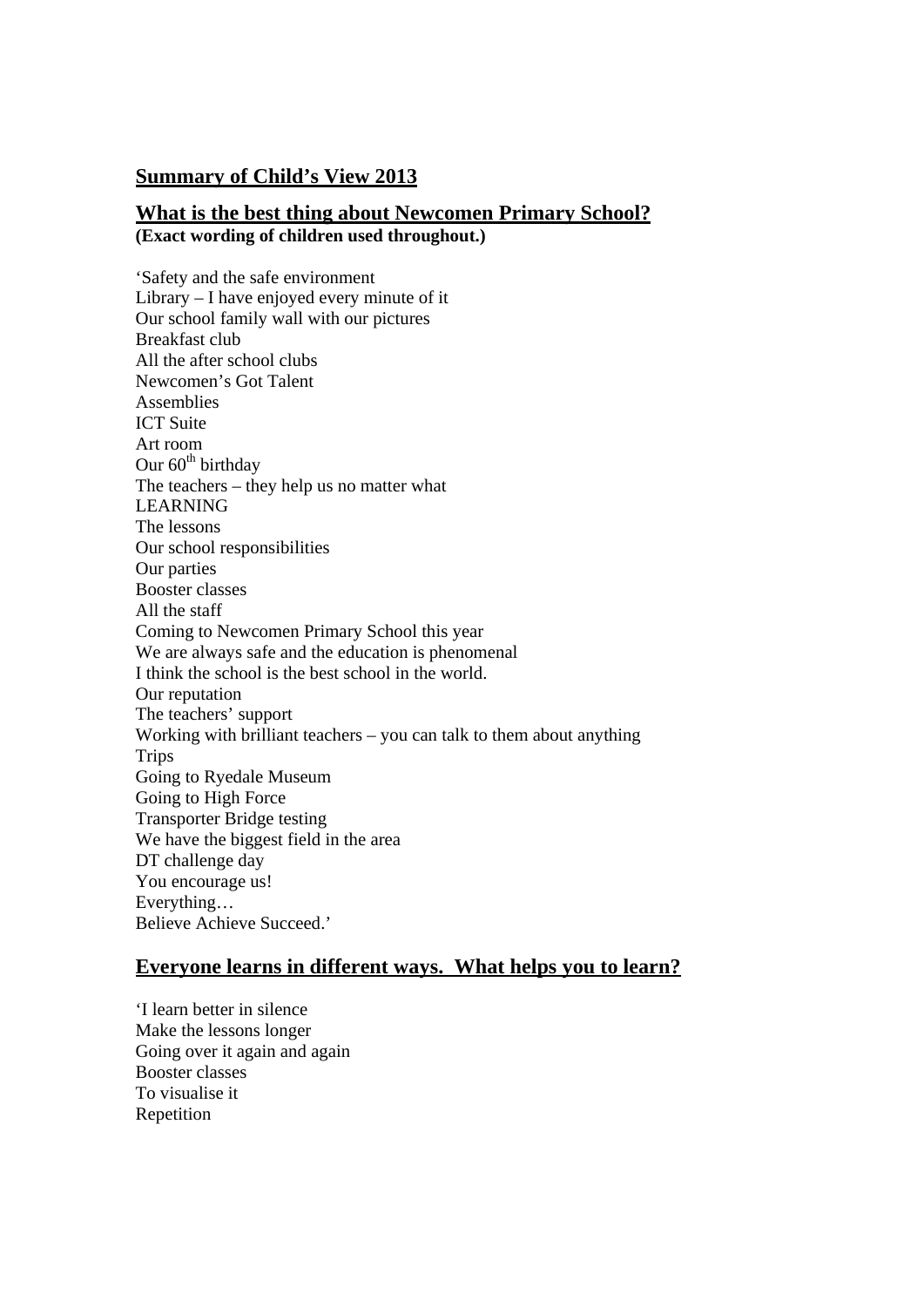Singing the times tables A quiet environment helps me to learn Being persistently told till I get it right Memorising from the board with little clues'.

## **How could we make our school even better?**

'Have longer playtimes More indoor playtime equipment Develop the KS2 outdoor area Nothing to improve. Our school is already brilliant. You can't. It's phenomenal! Have a nature corner Change taps in toilets for automatic ones to save water Timetable the use of the football pitch All girls football team Have a swimming pool It is already perfect.'

# **Summary of Parent/Carer/Family View**

#### **What you think we do really well. (Exact wording of response used)**

'Children are given the opportunity to fulfil their potential. Strong leadership and ethos which enables children to learn in a safe and productive environment. Everything Praising children – you celebrate birthdays. Shows how much you value them 100% attendance certificates which makes children aware of their attendance Encourage a child's potential School events – getting everyone involved All the teachers are brilliant You make children feel happy and want to learn Transition to secondary school Looking after children's education **Discipline** Keeping a positive attitude School family days Jubilee Day and  $60<sup>th</sup>$  birthday were fantastic – thank you! My child benefits from mixing with the different year groups through mixed classes and activities such as the DT Challenge day Newsletters to keep you informed Keeping parents informed and reminders of dates – thank you.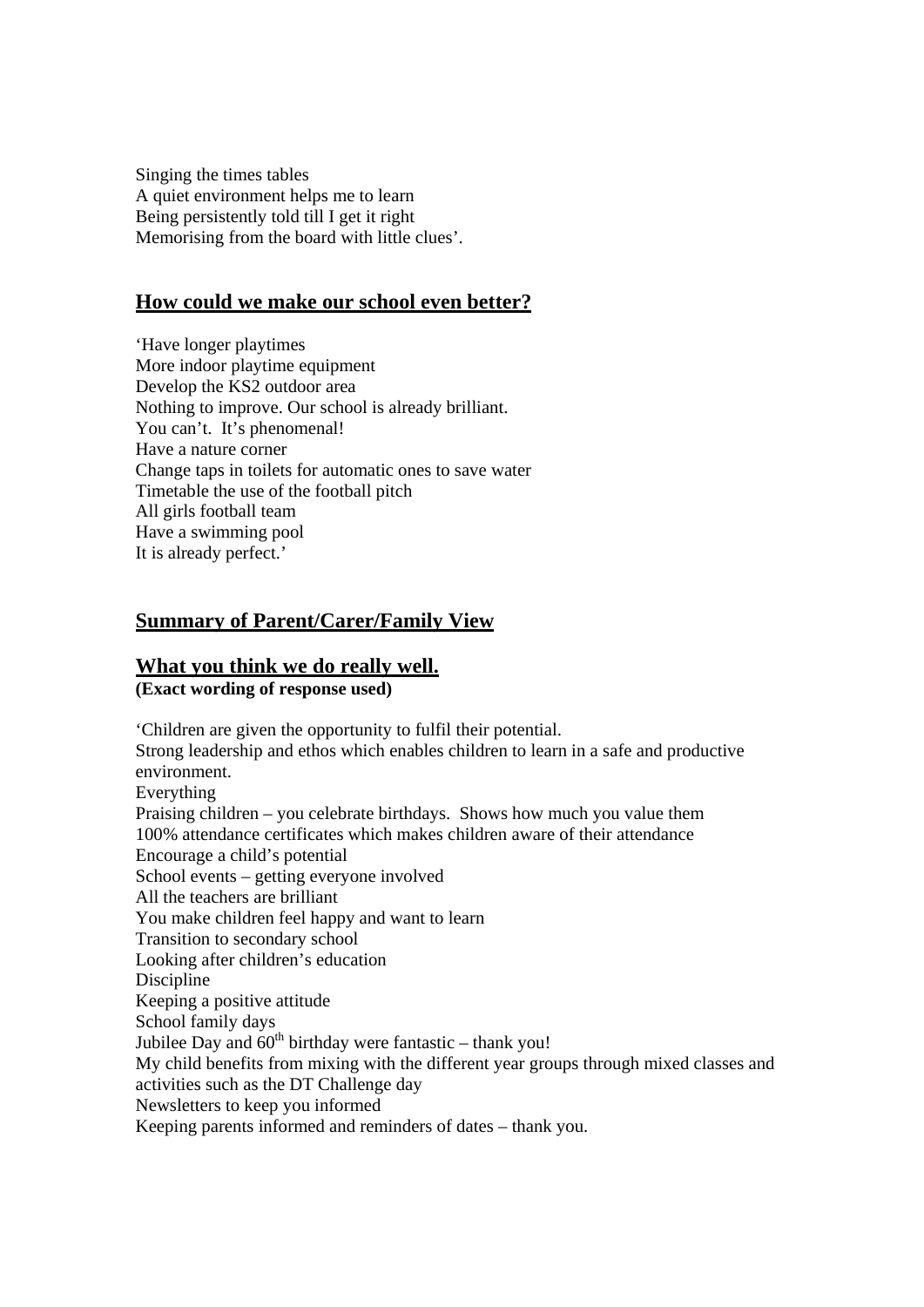Teachers always have time for you

Brilliant teachers and head mistress

Weekly communication. What a brilliant way to find out what is going on within the school.

You listen

Including us and keeping us informed

Teachers always have time for you

Building up the confidence of children and communication skills

Community involvement

Family involvement

After school clubs and letting children take part in extra curricular activities

The range of after school activities is impressive and I would like to thank the staff for their time to put on the clubs

Just keep up the standards we expect from Newcomen Primary School Trips

Providing exciting residentials for the children and a range of affordable and educational school trips

Weekly spelling tests and recognising children's efforts with weekly spellings Children's safety is excellent

Newcomen Primary School throws amazing parties

 $60<sup>th</sup>$  birthday celebrations were outstanding and I hope you continue to have family days as they are so much fun. Well done to all involved.

You have really friendly welcoming office staff that help with all your enquiries

Provision of information is always received in good time to help families with planning Worries box is a very good idea and does work.

Sports Days

Fire drills. My child tells me how quickly the staff act at getting everyone out of the building and lined up. This is always good to know!

Teaching children

We feel that the standard of teaching our child receives is second to none The school/family relationship is genuine.

Overall presentation of the school

Wednesday afternoon Toddler Group

Support between teacher and pupil is superb and any issues are dealt with quickly I would recommend any parent to put their child into Newcomen Primary School.

Overall everything.

Parents know the school have the children's interests at heart and have a trusting, honest and strong relationship with the school. It is wonderful to be part of it.'

# **What you think we could do to make our school even better:**

'Just keep up with what you do Carry on as you are Update Twitter and more communication via the website Improved use of technology to parents would be welcomed Nothing